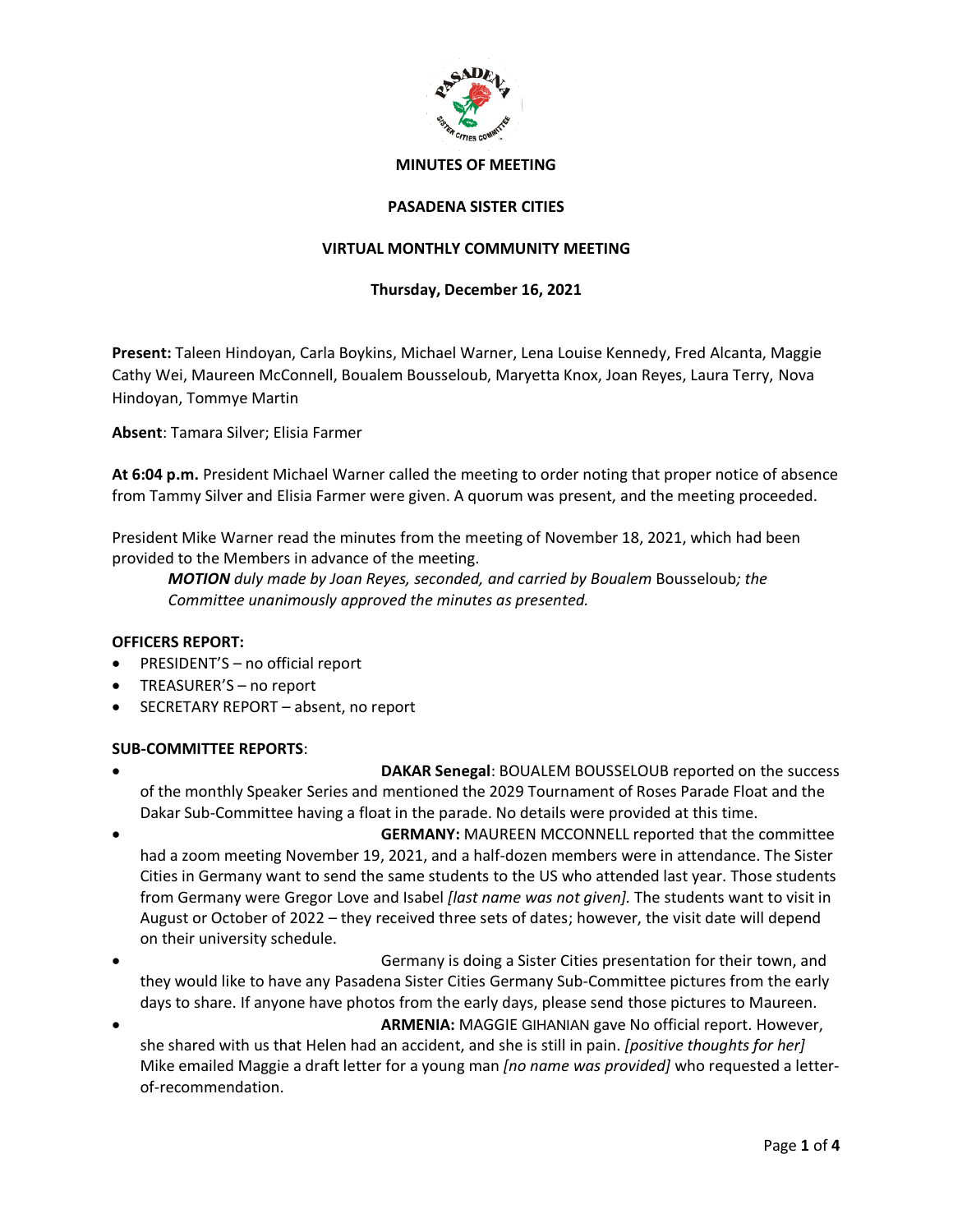

# **PASADENA SISTER CITIES**

- **CHINA:** Cathy WEI did not have an official report. However, Kathy did mention a concern regarding the needs evaluate the status of China Sister City. For the past 3 to 4 years, there has been no progress or activity with CHINA as a Sister City. This Sub-Committee must be evaluated and determine if this is a result of the pandemic or are they still interested in this Sister City partnership with Pasadena. An official letter should be sent to them to find out their position in continuing the relationship with Pasadena Sister Cities. Mike will discuss this issue with the President-Elect Taleen Hindoyan. They will evaluate the situation and make a recommendation the first of the year. Again, we need clarification to determine if the pandemic is the problem.
- **FINLAND** not present no report • **JAPAN** – Bryan Takeda and Johnny Kamon not present – no

report – however, President Mike reminded everyone to consider supporting this sub-committee's fundraiser by purchasing the Tournament of Roses Program Books.

## **STANDING COMMITTEE REPORTS:**

• **HOSPITALITY:** Laura Terry requested \$130 to \$150 for decoration

of the Installation Dinner.

*MOTION duly made by Laura Terry, seconded, and carried by Fred Alcantar, the Committee unanimously approved the request to spend between \$130 to \$150 to purchase fresh flowers for table decorations, for the Installation Dinner.*

**INSTALLATIN DINNER**: Maggie Gihanian discussed the menu and will work on getting special entrées for members who have dietary restrictions: vegetarian, etc.

- **STUDENT EXCHANGE:** Chair Isabel Warner said they are working on this project
- 

# • **SOUTHERN CALIFONIRA SISTER CITIES INTERNATIONAL:** Carla

Boykin, did not have a report. She will reach-out to see what is happening and give a report at the next meeting.

# **OLD BUSINESS:**

**ELECTION RESULTS: Joan Reyes reported the follow statistics:** Twenty-three [23] ballots received Two [2] ballots were not filled out correctly and were not included in the count Twenty-one [21] ballots were counted The slate of officers as presented by the committee was approved. No questions were asked. President Mike complimented the committee for their hard work.

• **ROSE PARADE TICKETS:** President Michael Warner offered 2- tickets to each Boardmembers, Sub-Committee member and appointed Chairs.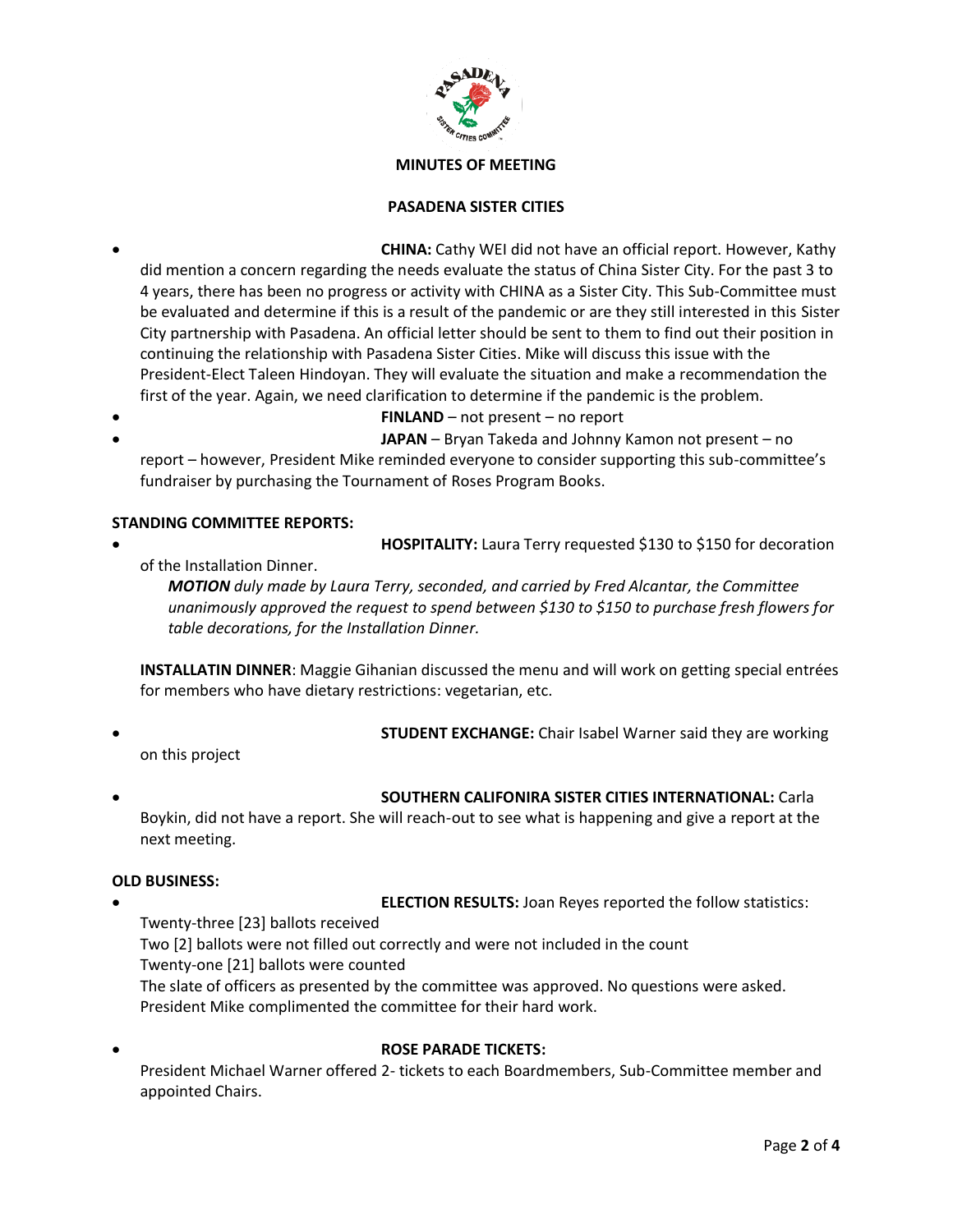

#### **PASADENA SISTER CITIES**

#### **OPEN DISCUSSION:**

President Michael Warner and President-Elect Taleen Hindoyan along with Tamara will be meeting to prepare Goals for the next two-years for Pasadena Sister Cities.

President Warner opened the floor to have a brief discussion on the topic of having a Tournament of Roses Float in the 2029 Parade. President Warner stated that he, President-Elect Taleen Hindoyan, and Officer Tamara will establish a Tournament of Roses Float ADHOC committee to evaluate the fundraising strategy, theme, and then assess whether the Pasadena Sister Cities will engage in this effort. Dakar-Senegal Subcommittee Chair Boualem interjected that we should wait for his sub-committee to meet before establishing an official PSCC ADHOC committee. Lena gave the origin of how this project was initiated.

**Announcements.** Nova Hindoyan on behalf of the Hindoyan and Gary family, she expressed a heartfelt Thank you the Pasadena Sister Cities for their expression of Condolences, love, support, and flowers upon the passing of her husband.

**Adjournment.** There being no further business, the meeting was adjourned at 6:46 p.m.

Respectfully submitted, Lena Louise Kennedy Acting Secretary, in Tamara Silver's Absence

\*FYI ONLY - Additional information not part of the minutes.

- 1. **January:** We will not have a regular Pasadena Sister Cities Meeting January 20, 2022, because of the Installation Dinner 9 January 2022.
- 

# **2. 2022 BOARD of DIRECTORS**

President Taleen Hindoyan Vice President Michael Warner Secretary Tamara Silver Treasurer Elisia Farmer **Sub-committee**  Germany – Ludwigshafen - Chairperson Olivia Bueno and Vice Chairperson Maureen Mc Connell Japan – Mishima - Chairperson Johnny Kamon and Vice Chairperson Bryan Takeda Finland – Järvenpää - Chairperson Ofelia Cavazos-Edmondson and Vice Chairperson Nova Hindoyan Armenia – Vanadzor - Chairperson Maggie Gihanian and Vice Chairperson Helen Kouyoumdjian China – Xicheng - Chairperson Cathy Wei and Vice Chairperson Laura Terry Senegal – Dakar-Plateau – Chairperson Boualem Bousseloub and Vice Chairperson Gary Moody **Board Members**